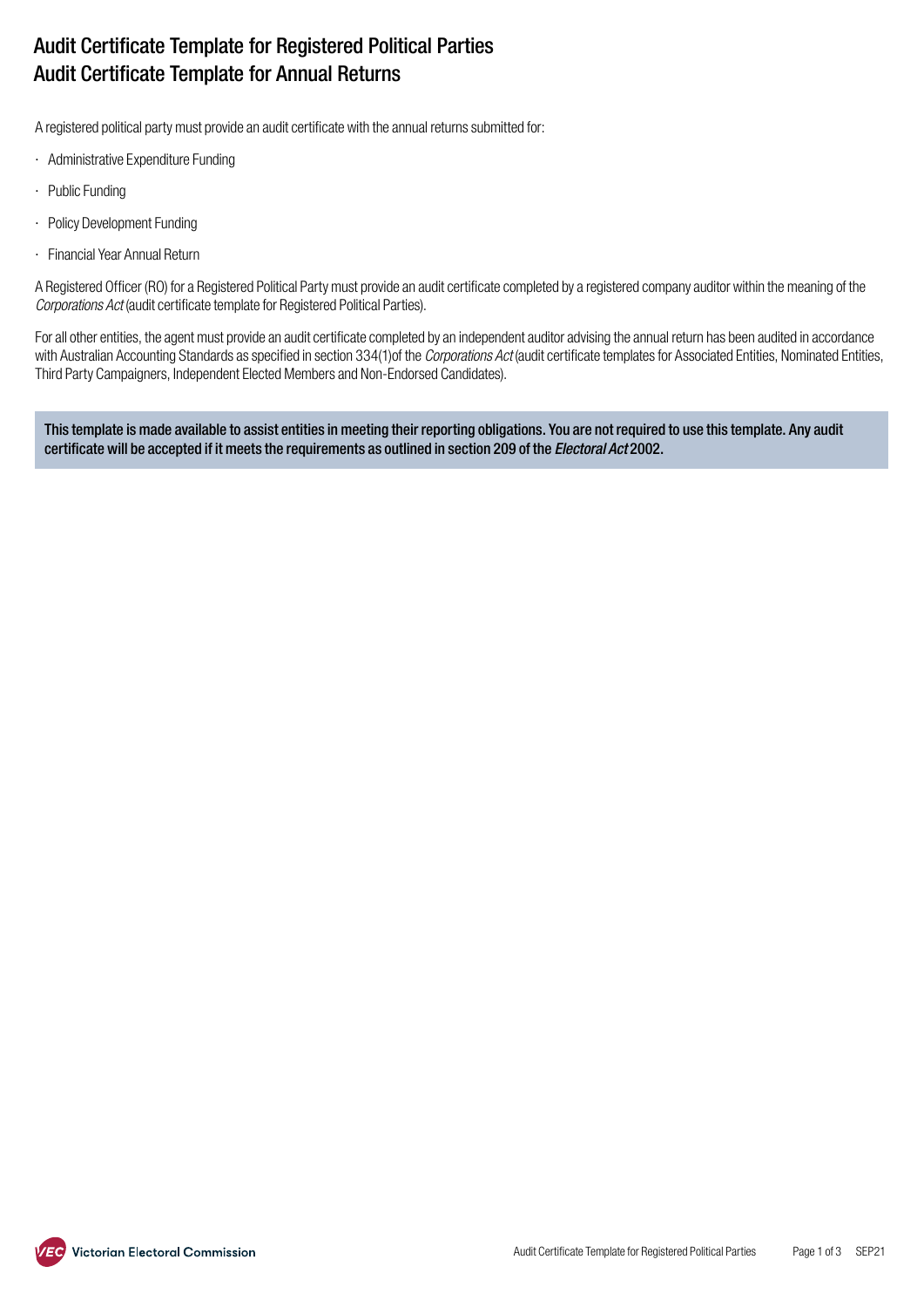## Audit Certificate Template for Registered Political Parties

The information to be included in this form is required under sections 207GD(1), 209(1) and 215B(1) of the *Electoral Act* 2002 (the Act).

This form is to be used by a registered company auditor for a Registered Political Party when submitting an annual return under sections 208(1), 217I, 207GC(1) and 215A(4) of the Act.

| Red fields are mandatory           |  |  |
|------------------------------------|--|--|
|                                    |  |  |
| Name of Registered Political Party |  |  |
|                                    |  |  |

#### Select the Return that the Certificate is relevant to

| Administrative Expenditure Funding | <b>Policy Development Funding</b>   |  |
|------------------------------------|-------------------------------------|--|
| Public Funding                     | <b>Financial Year Annual Return</b> |  |

### Auditor Details

| Name                           | Title                           |  |
|--------------------------------|---------------------------------|--|
| Audit provider<br>company name |                                 |  |
| Street address                 | Postal address                  |  |
| Suburb                         | Suburb                          |  |
| State                          | State                           |  |
| Post code                      | Post code                       |  |
| Contact phone<br>number        | Auditor provider<br>company ABN |  |
| Email                          |                                 |  |

## Period Return Relates to

| Period<br>Commenced | <b>Period Concluded</b> |  |
|---------------------|-------------------------|--|
|                     |                         |  |

Auditor's Comments